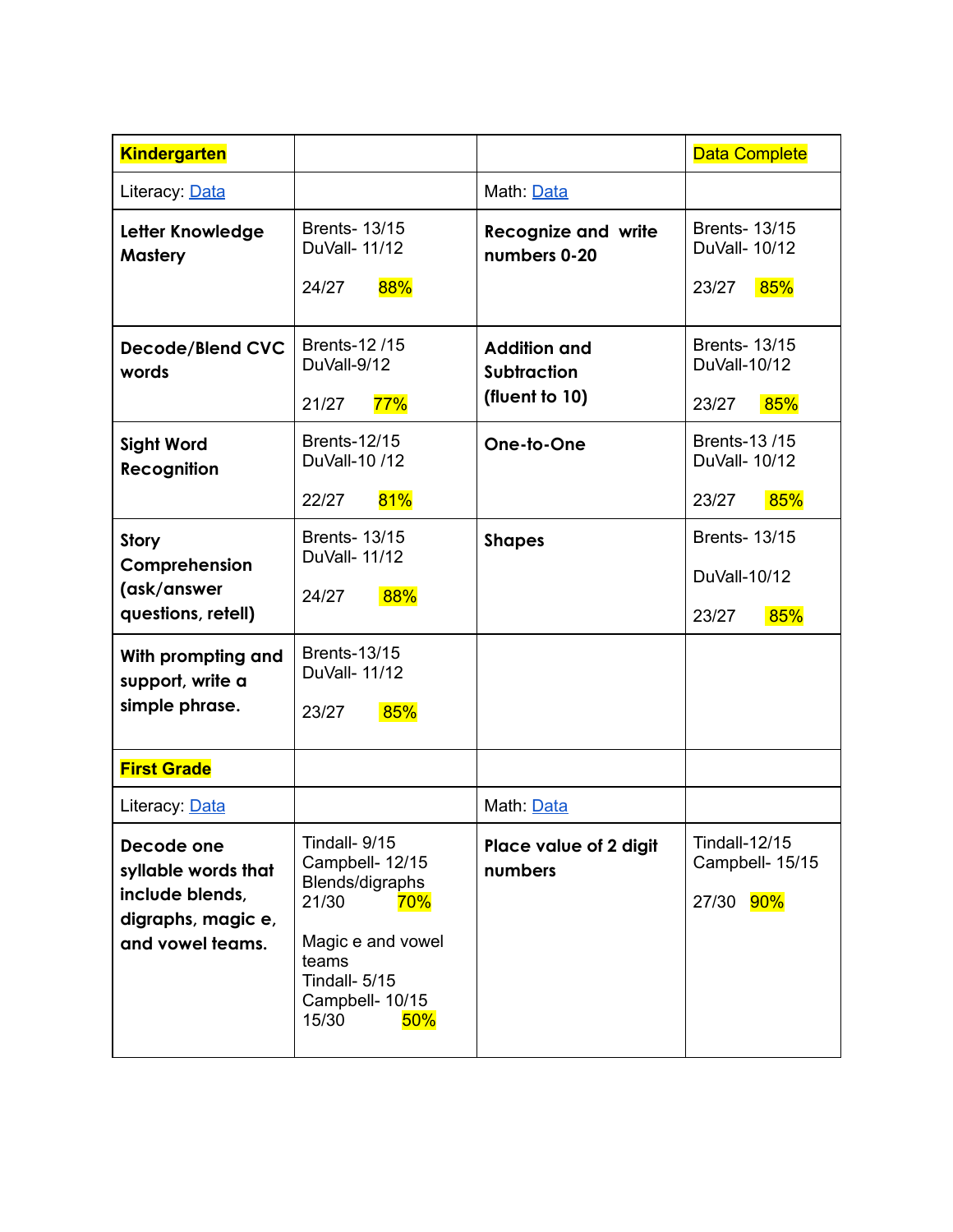| Main Idea and<br>supporting details<br>in nonfiction text                                     | <b>Tindall-14/15</b><br>Campbell-14/15<br>93%<br>28/30   | <b>AdditionFluency</b><br>(1 digit numbers)                                                                                                                                     | <b>Tindall- 11/15</b><br>Campbell- 12/15<br>76%<br>23/30 |
|-----------------------------------------------------------------------------------------------|----------------------------------------------------------|---------------------------------------------------------------------------------------------------------------------------------------------------------------------------------|----------------------------------------------------------|
| Write a complete<br>sentence                                                                  | <b>Tindall- 12/15</b><br>Campbell- 14/15<br>26/30<br>86% | /Subtraction                                                                                                                                                                    | Tindall-12 /15<br>Campbell- 10/15<br>22/30<br>73%        |
| <b>Second Grade</b>                                                                           |                                                          |                                                                                                                                                                                 |                                                          |
| Literacy:                                                                                     | Data-Jones<br>Data- Zachary                              | Math:                                                                                                                                                                           |                                                          |
| Main Idea and<br>supporting details<br>in nonfiction text                                     | Jones-15/16<br>Zachary- 17/17<br>96%<br>32/33            | <b>Fluency within 20</b>                                                                                                                                                        | Jones-16/16<br>Zachary- 17/17<br><b>100%</b><br>33/33    |
| Write a paragraph<br>that includes clear<br>topic sentences<br>and two supporting<br>details. | Jones- 14/16<br>Zachary- 10/17<br>72%<br>24/33           | Show place value<br>understanding by<br>representing a number<br>in a variety of ways<br>(base ten blocks,<br>expanded forms,<br>flexible grouping - ten,<br>tens is a hundred) | Jones- 16/16<br>Zachary-17/17<br>33/33<br><b>100%</b>    |
| <b>Read words with</b><br>the six syllable<br>types.                                          | Jones-13/16<br>Zachary- 10/17<br>69%<br>23/33            | <b>Add and subtract 2</b><br>digit numbers using<br>place value<br>understanding(base<br>ten blocks, number<br>line, hundreds charts,<br>counting on and<br>counting back)      | Jones- 16/16<br>Zachary- 17/17<br><b>100%</b><br>33/33   |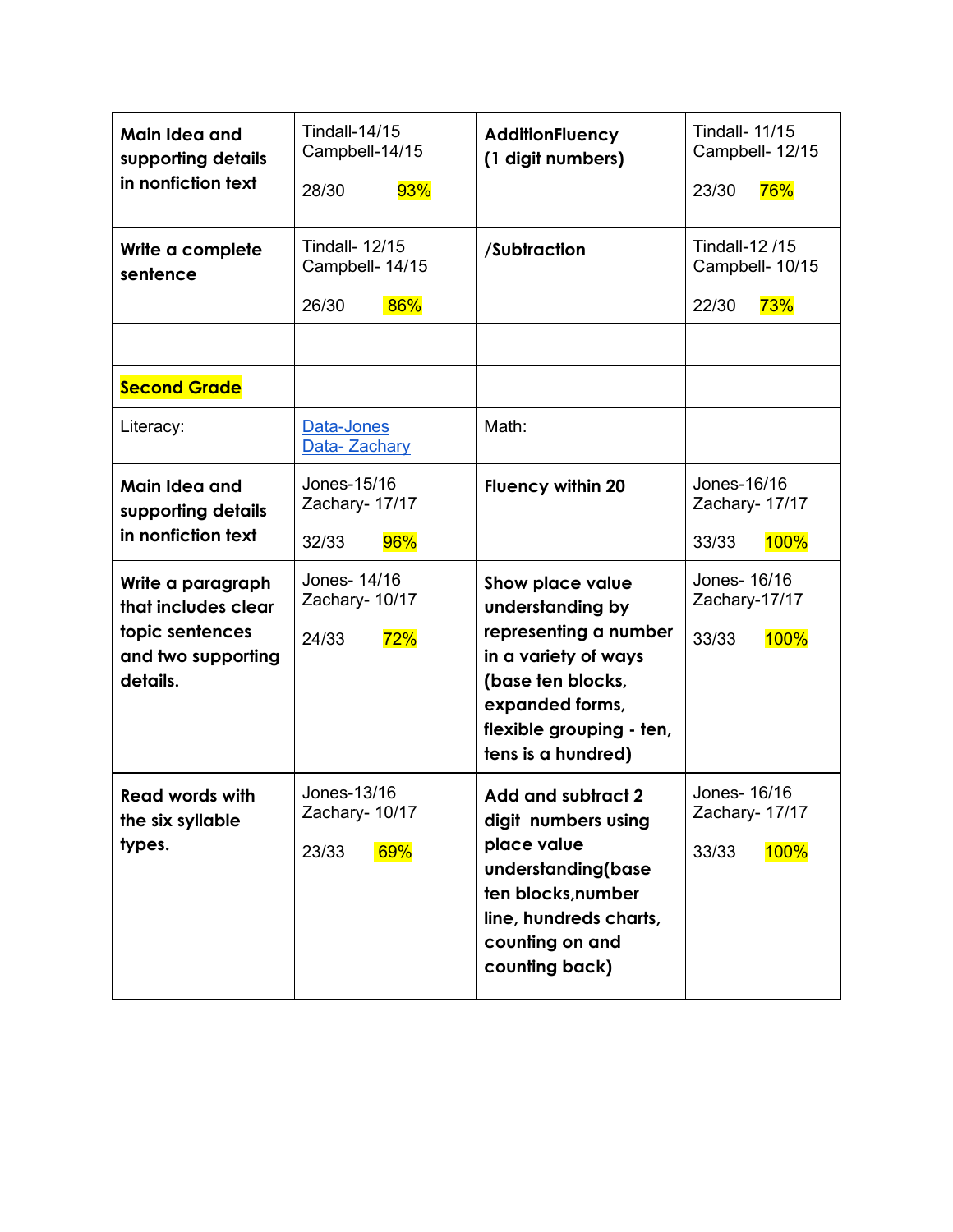|                                                                                                                                                                    |                                                 | <b>Understanding real</b><br>world problems                        | Jones- 6/16<br>Zachary- 10/17<br>48%<br>16/33                                            |
|--------------------------------------------------------------------------------------------------------------------------------------------------------------------|-------------------------------------------------|--------------------------------------------------------------------|------------------------------------------------------------------------------------------|
|                                                                                                                                                                    |                                                 | <b>Time and</b><br>(Skip counting)                                 | Jones-10 /16<br>Zachary-14 /17<br>24/33<br>48%                                           |
|                                                                                                                                                                    |                                                 | Money                                                              | Jones-5/16<br>Zachary-6 /17<br>11/33<br>33%                                              |
| <b>Third Grade</b>                                                                                                                                                 |                                                 |                                                                    |                                                                                          |
| Literacy:                                                                                                                                                          | Data                                            | Math: data                                                         | *** 2 students on IEPs that<br>take them out of the regular<br>classroom- weren't tested |
| <b>Summarize a fiction</b><br>text including the<br>plot elements                                                                                                  | Reynolds-11 /15<br>Terry- 10/13<br>85%<br>24/28 | <b>Multiply all 1-Digit by</b><br>1-digit- multiplication<br>facts | <b>78%</b><br>22/28                                                                      |
| Main Idea and<br>supporting details<br>in nonfiction text                                                                                                          | Reynolds- 11/15<br>Terry-/13<br>85%<br>24/28    | <b>Multiplication word</b><br>problems within 100                  | 26/28<br>92%                                                                             |
| <b>Provide evidence</b><br>from the text to<br>answer questions<br>from the text                                                                                   | Reynolds- 10/15<br>Terry-/13<br>82%<br>23/28    | <b>Division problems</b><br>within 100                             | 82%<br>23/28                                                                             |
| Write a paragraph<br>that includes clear<br>topic sentences<br>and two supporting<br>details that includes<br>complete<br>sentences and<br>correct<br>punctuation. | Reynolds-10/15<br>Terry-10/13<br>71%<br>20/28   | <b>Comparing fractions</b><br>with same numerator                  | 15/28<br>53%                                                                             |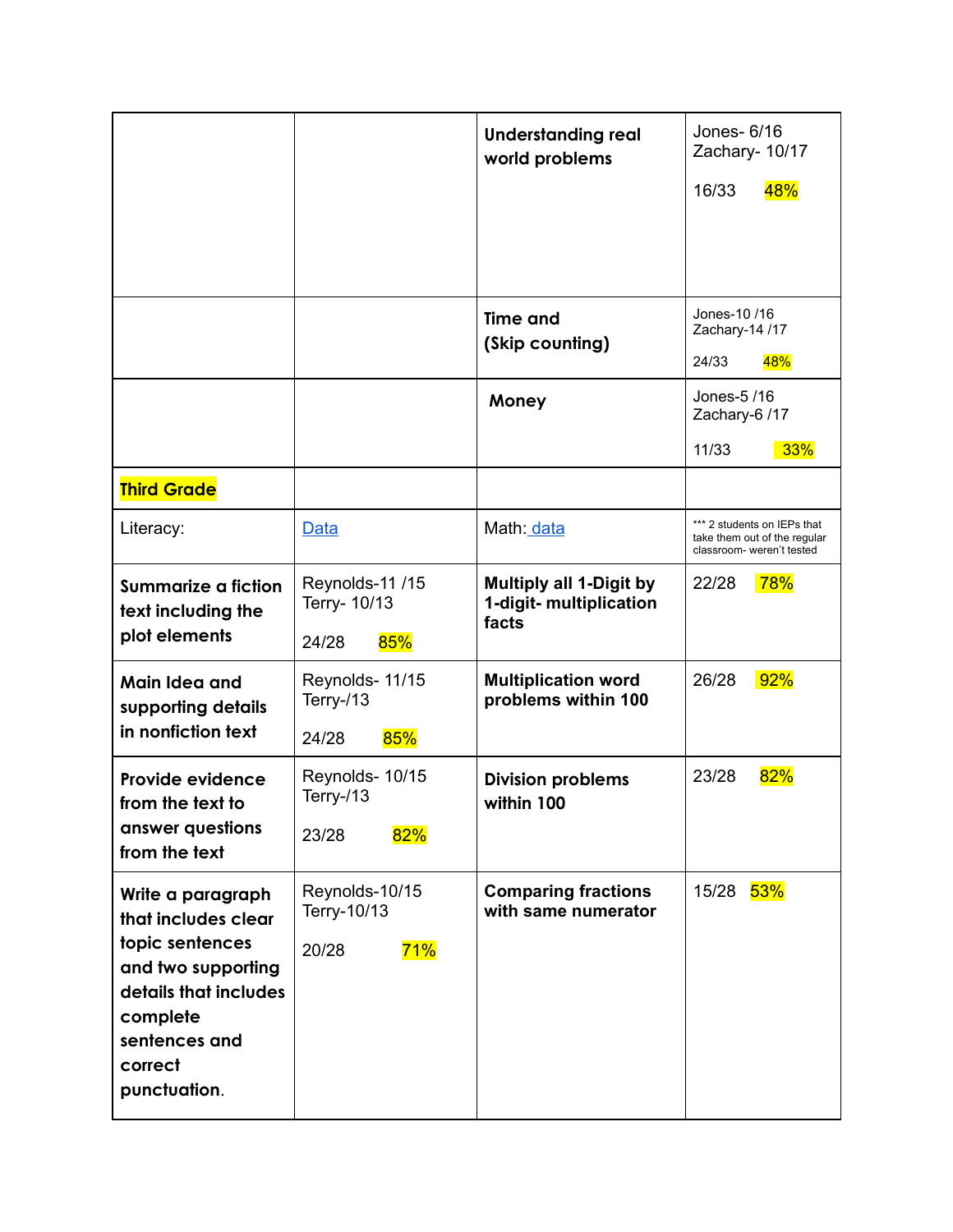| Determine word<br>meaning including:<br>(affixes, in context<br>and figurative<br>language) | Reynolds- 13/15<br>Terry-12/13<br>89%<br>25/28          | <b>Comparing fractions</b><br>with same denominator | 96%<br>27/28                         |
|---------------------------------------------------------------------------------------------|---------------------------------------------------------|-----------------------------------------------------|--------------------------------------|
|                                                                                             |                                                         |                                                     |                                      |
| <b>Fourth Grade</b>                                                                         |                                                         |                                                     |                                      |
| Literacy: Data                                                                              | <b>Screener</b>                                         | Math: Data<br><b>Multiplication facts data</b>      | *** Some students<br>were not tested |
| <b>Main Ideas</b>                                                                           | Robles- 16/19<br>Neumeier-8/17<br>66%<br>24/36          | <b>Place Value</b>                                  | 20/32<br>62%                         |
| <b>Supporting Details</b>                                                                   | <b>Robles- 17/19</b><br>Neumeier-6 /17<br>63%<br>23/36  | <b>Equivalent Fractions</b>                         | 6/29<br><b>20%</b>                   |
| <b>Inferences</b>                                                                           | Robles-16/19<br>Neumeier- 7/17<br>63%<br>23/36          | <b>Add and Subtract Fractions</b>                   | 19/31<br>61%                         |
| <b>Compare &amp; Contrast</b>                                                               | <b>Robles- 17/19</b><br>Neumeier- 12/17<br>80%<br>29/36 | <b>Multiplication</b>                               | ***No data                           |
| <b>Character Analysis</b>                                                                   | <b>Robles-13/19</b><br>Neumeier- 10/17<br>63%<br>23/36  | <b>Division</b>                                     | 11/26<br>42%                         |
| Write a paragraph<br><b>Writing samples</b>                                                 | Robles-8/19<br>Neumeier- 5/17<br>36%<br>11/36           | <b>Decimals</b>                                     | ***No data<br>collected              |
|                                                                                             |                                                         |                                                     |                                      |
|                                                                                             |                                                         |                                                     |                                      |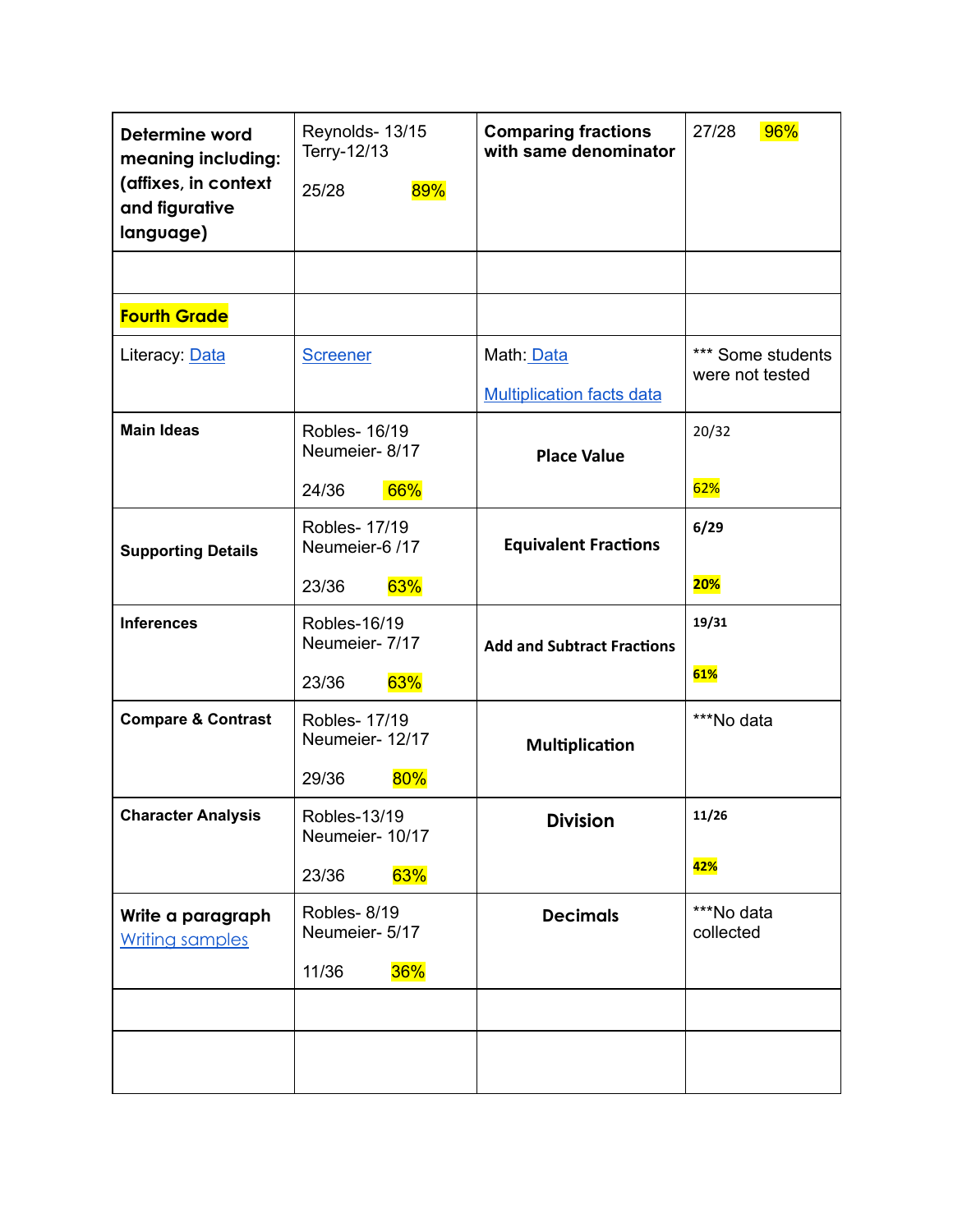| <b>Fifth Grade</b>            |                             |                              |                  |
|-------------------------------|-----------------------------|------------------------------|------------------|
| Literacy:                     | Data                        | Math: Data                   |                  |
| <b>Main Ideas</b>             | Reed 16/18<br>Jarolim 18/19 | <b>Place Value</b>           | 18/41            |
|                               | 91%<br>34/37                |                              | 43%              |
| <b>Supporting Details</b>     | Reed 16/18<br>Jarolim 17/19 | <b>Multiply Whole #</b>      | 27/41            |
|                               | 89%<br>33/37                |                              | <b>65%</b>       |
| Quote &<br><b>Inferences</b>  | Reed 17/18<br>Jarolim 15/19 | <b>Divide Whole #</b>        | 10/41            |
|                               | 86%<br>32/37                |                              | <b>24%</b>       |
| <b>Compare &amp; Contrast</b> | Reed 14/18<br>Jarolim 13/19 | <b>Operate w/Decimals</b>    | 28/41            |
|                               | 72%<br>27/37                |                              | 68%              |
|                               |                             |                              |                  |
| Write a paragraph             | Reed 15/18<br>Jarolim 15/19 | add/ subtract fractions      | 3/41             |
|                               | 81%<br>30/37                |                              | 7%               |
|                               |                             | <b>Multiply fractions</b>    | 20/41            |
|                               |                             |                              | <mark>48%</mark> |
| <b>Sixth Grade</b>            |                             |                              |                  |
| Literacy: Data                |                             | Math: Data                   |                  |
| <b>Cite evidence</b>          | 19/31                       | <b>Operate fluently with</b> | 18/32            |
|                               | 61%                         | <b>Decimals</b>              | <b>56%</b>       |
| <b>Main Idea</b>              | 23/31                       | <b>Operate fluently with</b> | 13/32            |
|                               | 74%                         | <b>Fractions</b>             | 40%              |